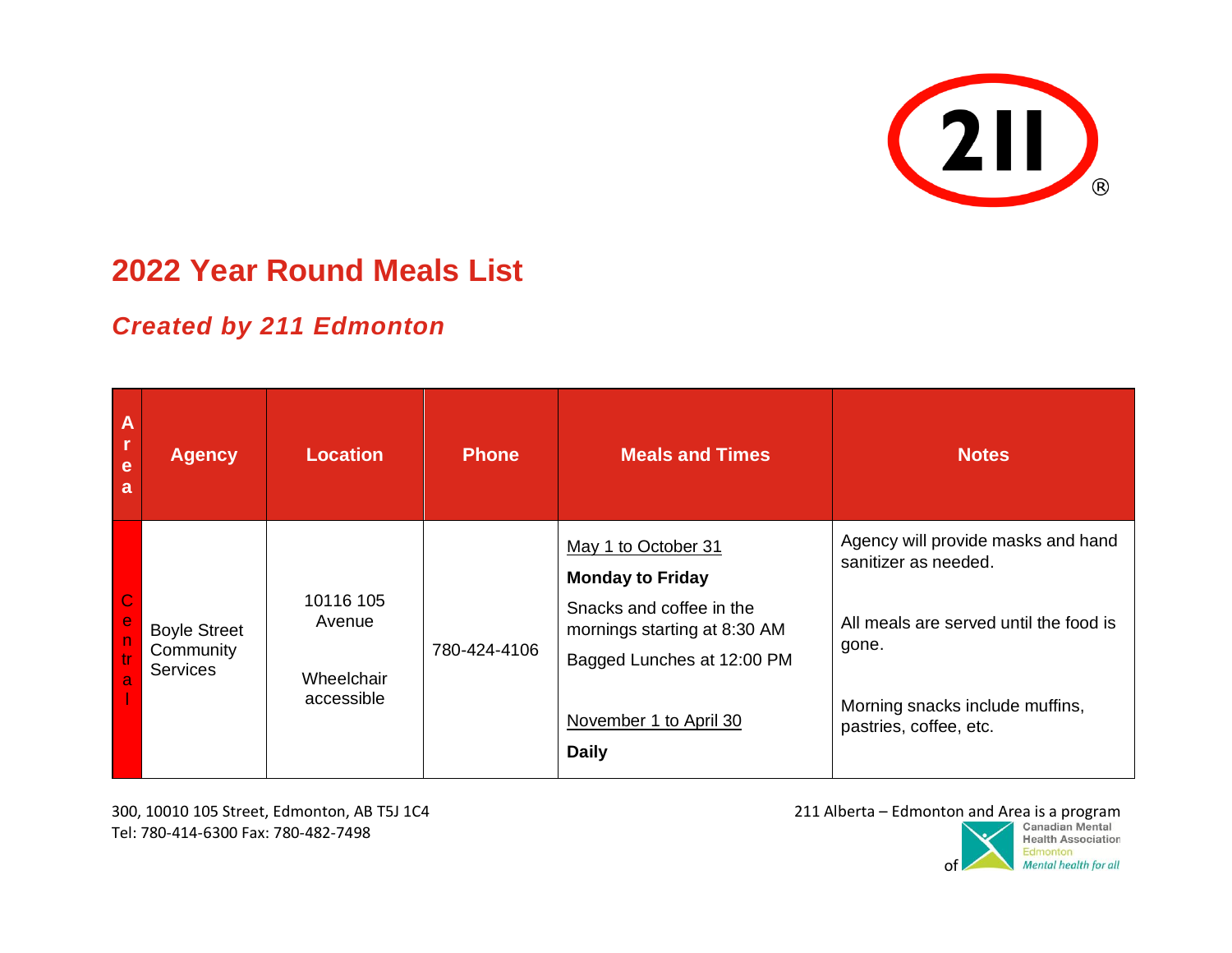

|                            |                       |                                               |              | Snacks and coffee in the<br>mornings starting at 8:30 AM                    | Closed statutory holidays from May 1<br>to October 31.                                                 |
|----------------------------|-----------------------|-----------------------------------------------|--------------|-----------------------------------------------------------------------------|--------------------------------------------------------------------------------------------------------|
|                            |                       |                                               |              | Bagged Lunches at 12:00 PM                                                  |                                                                                                        |
|                            | <b>Bissell Centre</b> | <b>West Building</b><br><b>Bissell Centre</b> |              | <b>Monday to Saturday</b>                                                   | Open to all 18 years and older.                                                                        |
|                            |                       | <b>Community Space</b>                        |              | Lunch 12:30 PM to 2:00 PM                                                   |                                                                                                        |
| e<br>tr                    |                       | 10530 96 Street                               | 780-423-2285 | Dinner 5:30 PM to 7:00 PM                                                   | There are capacity limitations in<br>place due to COVID-19.                                            |
|                            |                       | Wheelchair<br>Accessible                      |              | Community Space hours are<br>12:00 PM to 7:00 PM                            | Closed statutory holidays.                                                                             |
|                            | <b>Hope Mission</b>   | 9908 106 Avenue<br>Wheelchair<br>accessible   | 780-422-2018 | <b>Monday to Friday</b>                                                     |                                                                                                        |
|                            |                       |                                               |              | Breakfast 7:30 AM to 8:30 AM                                                | Offers dine-in meals.                                                                                  |
| $\mathsf C$<br>$\mathbf e$ |                       |                                               |              | Lunch 11:45 AM to 12:45 PM                                                  |                                                                                                        |
| $\Gamma$                   |                       |                                               |              | Supper 5:00 PM to 6:00 PM                                                   | Clients must be sober (able to stand                                                                   |
| tr<br>a                    |                       |                                               |              | <b>Weekends and Holidays</b>                                                | up) - if not, a takeaway meal will be                                                                  |
|                            |                       |                                               |              | Brunch 10:45 AM to 11:45 AM                                                 | provided.                                                                                              |
|                            |                       |                                               |              | Supper 4:00 PM to 5:00 PM                                                   |                                                                                                        |
|                            | Marian<br>Centre      | 10528 98 Street in<br>the courtyard           | 780-424-3544 | Monday, Tuesday, Thursday,<br>and Saturday<br>Breakfast 9:30 AM to 11:00 AM | Offers coffee, juice, and breakfast<br>snacks. Takeaway option or dine-in<br>at the outdoor courtyard. |
| tr                         |                       |                                               |              |                                                                             |                                                                                                        |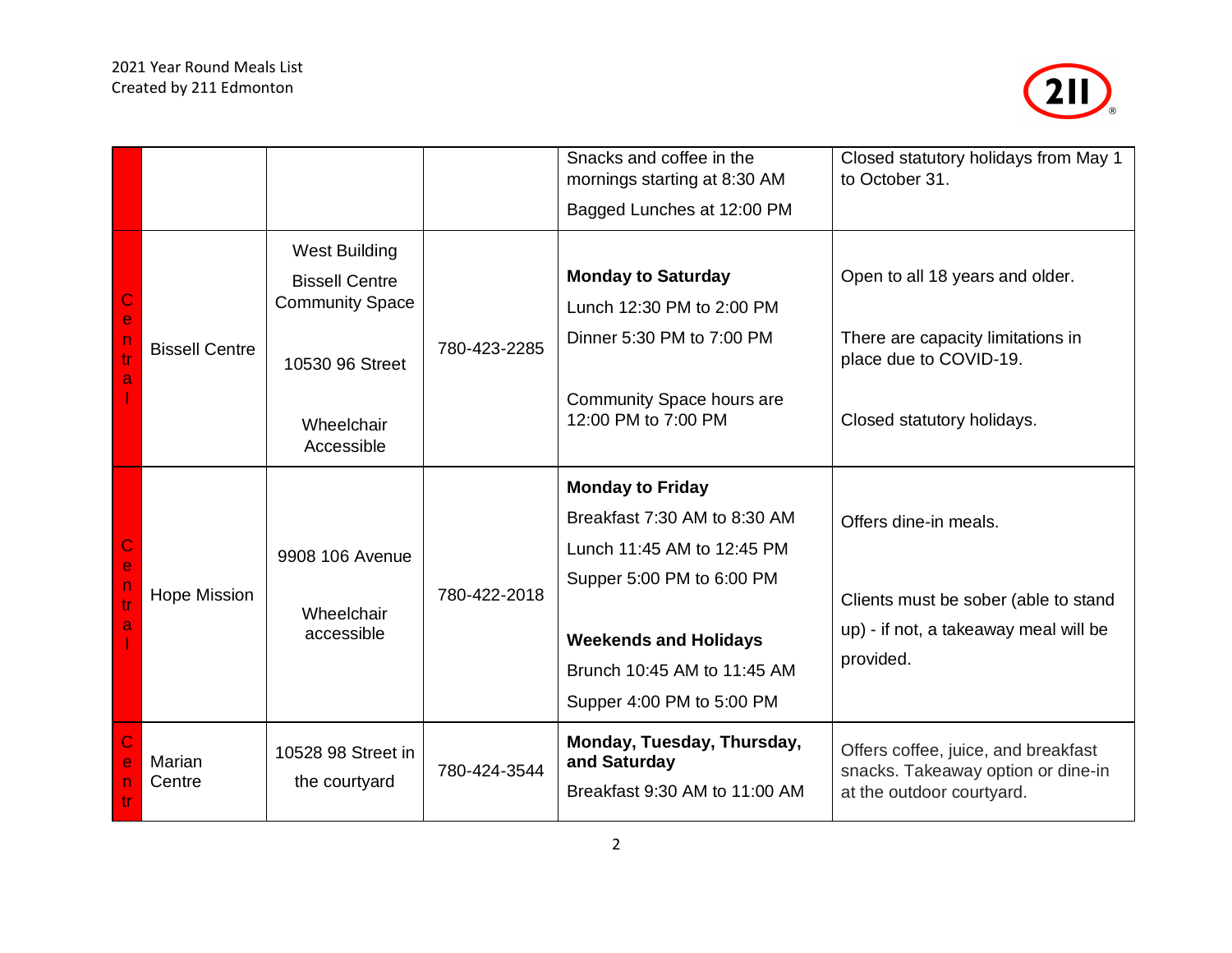

| a                                     |                                                            | Wheelchair<br>accessible                    |              |                                                                                                                                                                                                                               | Open to all 18 years and older.<br>Closed the last 3 business days of<br>each month. Closed in September.<br>Schedule varies around Christmas<br>and Easter. Call ahead to confirm.                |
|---------------------------------------|------------------------------------------------------------|---------------------------------------------|--------------|-------------------------------------------------------------------------------------------------------------------------------------------------------------------------------------------------------------------------------|----------------------------------------------------------------------------------------------------------------------------------------------------------------------------------------------------|
| $\mathsf C$<br>$\mathbf e$<br>tr<br>a | Operation<br>Friendship<br><b>Seniors</b><br>Society       | 9526 106 Avenue<br>Wheelchair<br>accessible | 780-429-2626 | <b>Monday to Friday</b><br>Drop in meals<br>Breakfast at 9:00 AM<br>Lunch at 12:00 PM<br>Dinner at 5:00 PM<br>Packaged meals for pickup<br>During regular office hours: 8:00<br>AM to 4:00 PM (closed 12:00 PM<br>to 1:00 PM) | 55+ years only. Must be inner city<br>residents. Proof of age may be<br>required.                                                                                                                  |
| e<br>$\overline{D}$<br>tr<br>a        | St. Faith's<br>Anglican<br>Church<br>PrayerWorks<br>Common | 11725 93 Street<br>Wheelchair<br>accessible | 780-477-5931 | <b>Thursday</b><br>Open from 10:00 AM to 1:30 PM<br>Lunch is served from 11:00 AM to<br>1:00 PM<br><b>Friday</b><br>Open 3:30 PM to 7:00 PM                                                                                   | Program may be closed the week<br>before Easter and the week between<br>Christmas and New Year's.<br>Program closed for the summer,<br>typically from mid-May until the<br>beginning of September. |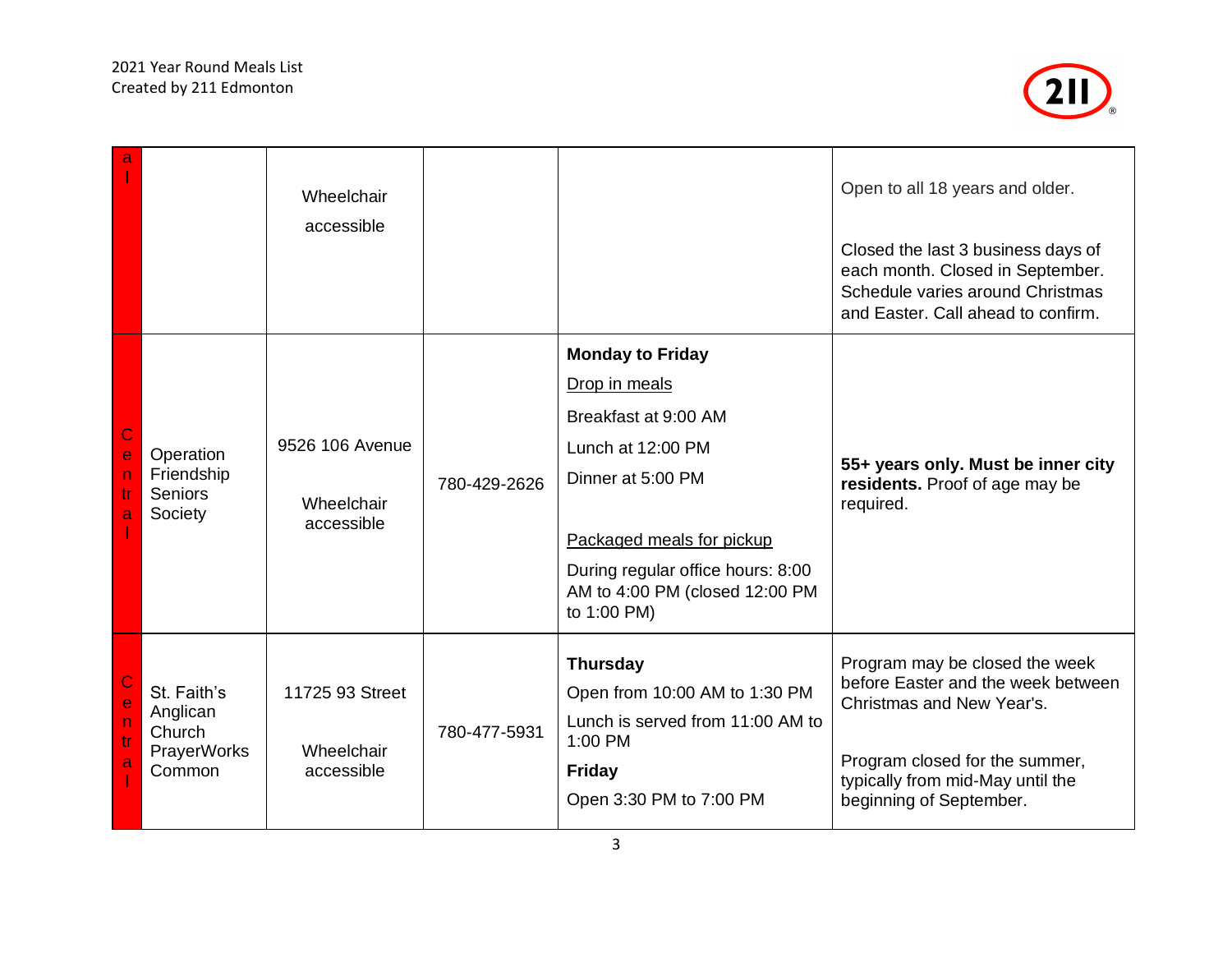

|                                                        |                                                              |                                                                    |              | Supper is served from 5:00 PM to<br>6:00 PM<br><b>Saturday</b><br>Open from 8:30 AM to 10:30 AM<br>Breakfast is served from 9:00 AM<br>to 10:00 AM |                                                                                                                                                                  |
|--------------------------------------------------------|--------------------------------------------------------------|--------------------------------------------------------------------|--------------|----------------------------------------------------------------------------------------------------------------------------------------------------|------------------------------------------------------------------------------------------------------------------------------------------------------------------|
| e<br>$\mathsf{n}$<br>tr<br>a                           | The Rock<br>Outreach (St.<br>Peter's<br>Lutheran<br>Church)  | 11004 96 Street<br>Not wheelchair<br>accessible                    | 780-426-1122 | Tuesday, Wednesday, and<br><b>Thursday</b><br>Breakfast 7:00 AM to 9:00 AM                                                                         | Targeted to individuals in the inner<br>city who are experiencing<br>homelessness or have low<br>income.<br>In-house seating is limited.<br>Masks are preferred. |
| N<br>$\mathbf{O}$<br>rt<br>h<br>Е<br>a<br>$\mathbf{s}$ | <b>Building Hope</b><br>Compassiona<br>te Ministry<br>Centre | <b>Basement</b><br>3831 116 Avenue<br>Not wheelchair<br>accessible | 780-479-4504 | Monday, Tuesday, and<br>Wednesday<br>Open from 8:30 AM to 3:00 PM<br>Breakfast 8:30 AM to 11:30 AM<br>Lunch 12:00 PM to 2:00 PM                    | They also have a clothing bank,<br>houseware available, washer/dryer,<br>and counselling on-site.                                                                |
| N<br>$\Omega$<br>rt<br>h.<br>E<br>a                    | The<br><b>CANDORA</b><br>Society of<br>Edmonton              | Abbottsfield<br><b>Recreation Centre</b><br>3006 119 Avenue        | 780-474-5011 | <b>Thursday</b><br><b>Community Lunch</b><br>11:30 AM to 12:30 PM                                                                                  | <b>Targeted to residents of Northeast</b><br>Edmonton.<br>Offers takeaway lunches served<br>through the kitchen window. No<br>inside seating is available due to |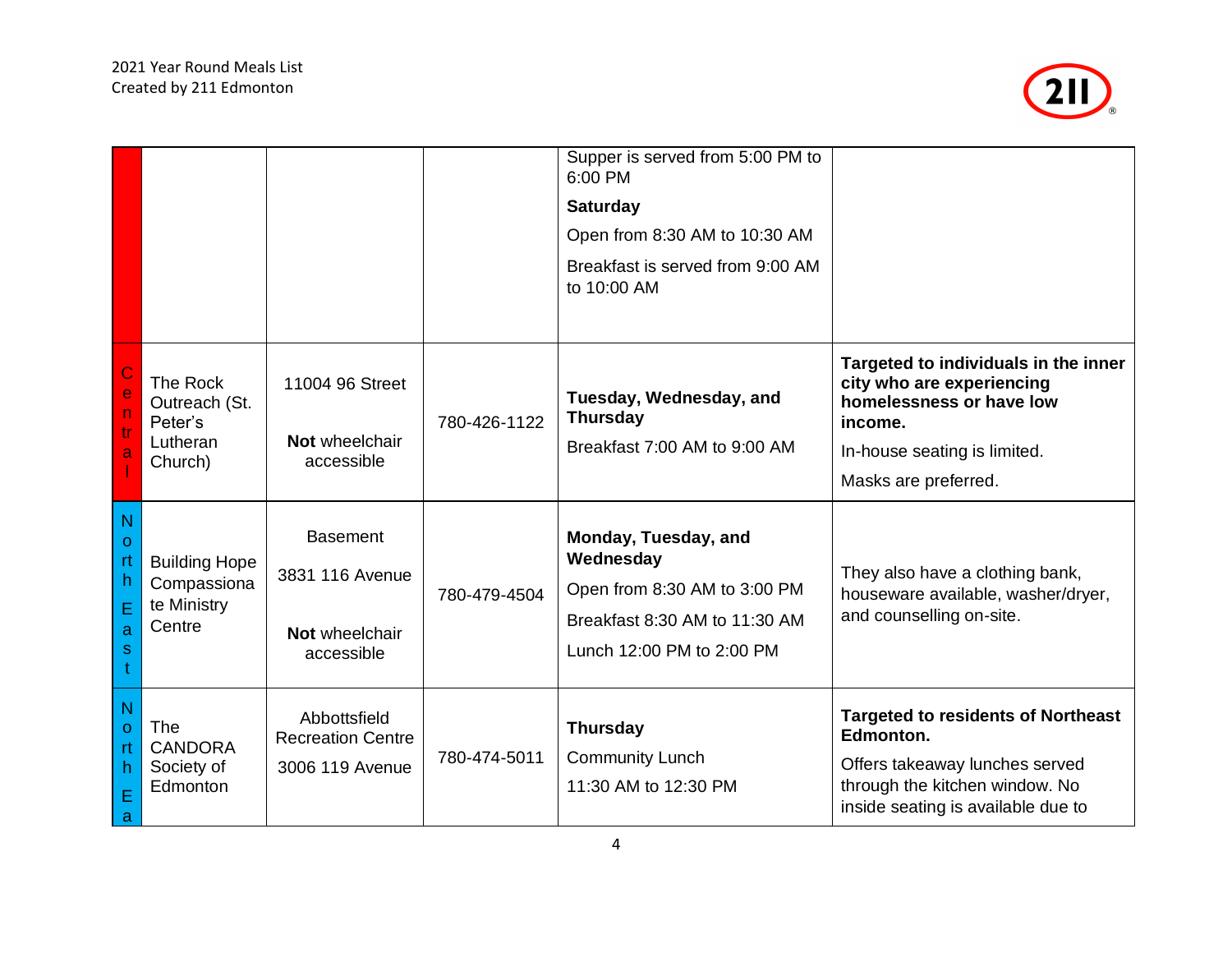

| $\mathsf{s}$                                                                             |                                                   | Wheelchair<br>accessible                                                                               |              |                                                                        | COVID-19. People are welcome to<br>use the picnic tables outside to eat.<br>Types of meals vary, but they usually                                                                                                                                                               |
|------------------------------------------------------------------------------------------|---------------------------------------------------|--------------------------------------------------------------------------------------------------------|--------------|------------------------------------------------------------------------|---------------------------------------------------------------------------------------------------------------------------------------------------------------------------------------------------------------------------------------------------------------------------------|
|                                                                                          |                                                   |                                                                                                        |              |                                                                        | include all food groups.                                                                                                                                                                                                                                                        |
| W<br>e<br>$\mathbf{s}$                                                                   | The Anglican<br>Parish of<br><b>Christ Church</b> | 12116 102<br>Avenue                                                                                    |              | 3rd Saturday of each month<br>Takeaway meals                           |                                                                                                                                                                                                                                                                                 |
| $\overline{\mathbf{C}}$<br>$\overline{e}$                                                |                                                   |                                                                                                        | 780-488-1118 | Dinner 5:00 PM<br>2 <sup>nd</sup> Saturday of the month in<br>December | Open to everyone.                                                                                                                                                                                                                                                               |
| n<br>a                                                                                   |                                                   | Not wheelchair<br>accessible                                                                           |              | <b>Fridays in July and August</b><br><b>Community BBQs</b>             |                                                                                                                                                                                                                                                                                 |
| W<br>e<br>$\mathbf{s}$<br>$\mathfrak{t}$<br>Ċ<br>e<br>n<br>tr<br>$\overline{\mathbf{a}}$ | The CHEW<br>Project                               | The OUTpost<br><b>Youth Support</b><br>Centre<br>11725 Jasper<br>Avenue NW<br>Wheelchair<br>accessible | 780-665-5220 | <b>Thursday</b><br>Hot takeaway meals<br>4:30 PM                       | Targeted to youth and emerging<br>adults who are:<br>sexual and gender minority<br>(SGM) and Two Spirit,<br>lesbian, gay, bisexual,<br>transgender, and queer<br>$(2SLGBTQ+)$<br>14 to 29 years<br>First come, first served until the food<br>runs out or everyone has had some |